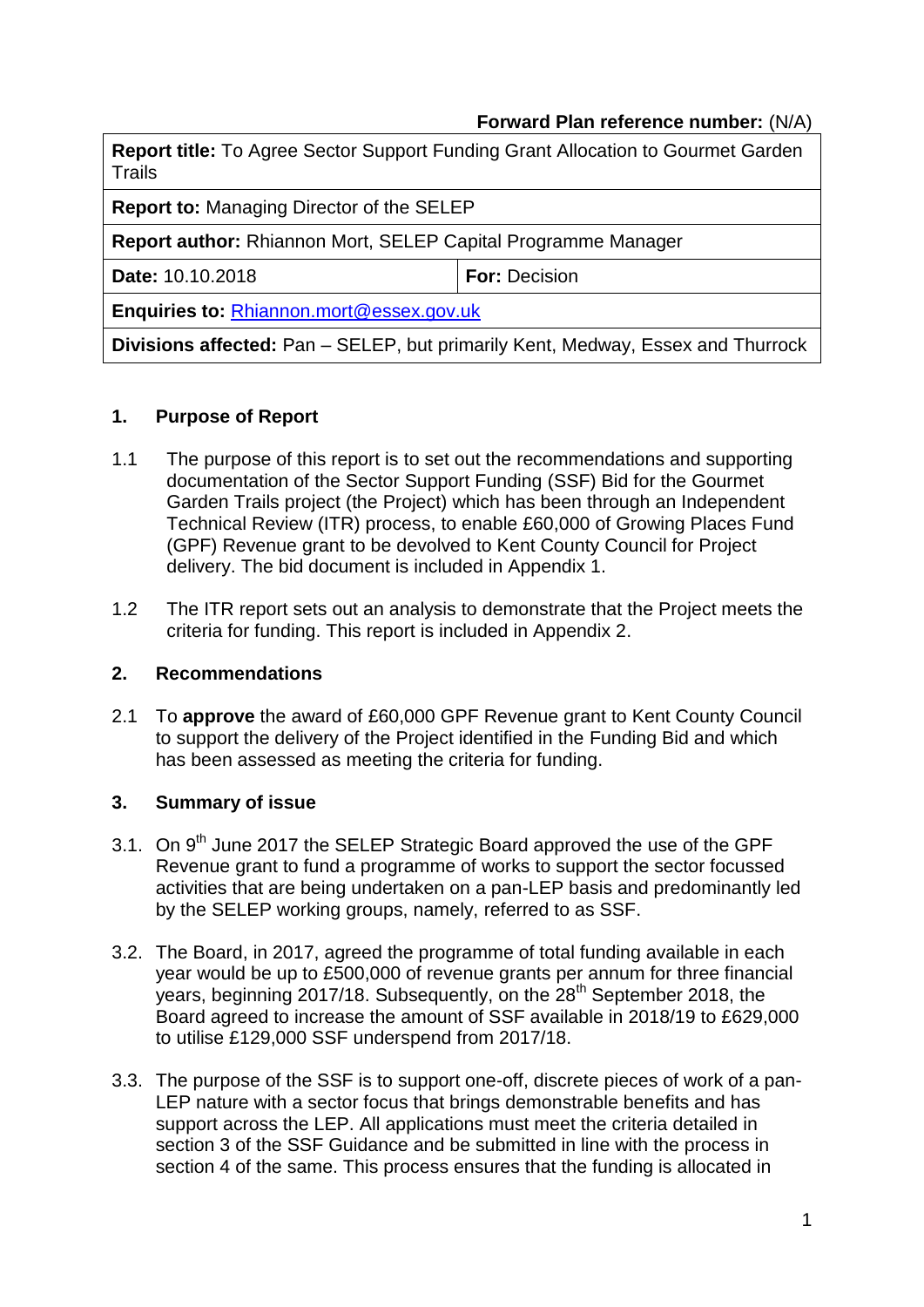accordance with the requirements of the SELEP Assurance Framework.

- 3.4. Go To Places has submitted a bid for SSF of £60,000 to support the delivery of the Project.
- 3.5. The Board endorsed the Project for SSF on the  $9<sup>th</sup>$  June 2017, subject to compliance with the assurance framework and demonstration of value for money.

### **4. Project Summary**

- 4.1. The Project is a proposal to launch a series of tourist trails showcasing England's beautiful gardens and unique food and drink.
- 4.2. The Project will target visitors from Germany and The Netherlands and take them on a sensory journey around different parts of the country as they explore new tourist trails through both famous and little-known gardens and gourmet sites across rural England.
- 4.3. Locations and organisations currently involved in the project include Kent, Essex, Hertfordshire, Cheshire and The Peak District and Derbyshire. The project will also be supported by leading tourism and travel partners including Eurotunnel, P&O Ferries, The Camping and Caravanning Club and Southeastern.
- 4.4. The output of the Project will be a leisure travel planning resource allowing visitors to plan and book accommodation, courses, wine and brewery tours and visits to English gardens, individually or via the Gardens & Gourmet visitor Pass. Gourmet Garden Trails will enable visitors easy access to stunning scenery, immersive experiences and opportunities to sample the rich, authentic tastes of England's produce and local dining.
- 4.5. Working with a wide range of destination, transport and commercial partners, and, by refining existing content management platforms, we will produce specially curated itineraries - themed around gardens, food and drink, and stunning sights across either one or more counties - that international visitors can book. It will also be possible for visitors to create their own personalised itineraries.
- 4.6. The itineraries will be complemented by detailed transport and accommodation advice and tips, with booking widgets, destination information and live transport updates, so international visitors have all the information they need to travel across the country hassle-free

## **5. Project Funding**

5.1. The total cost of the Project is estimated at £1,270,000, as set out in Table 1 below.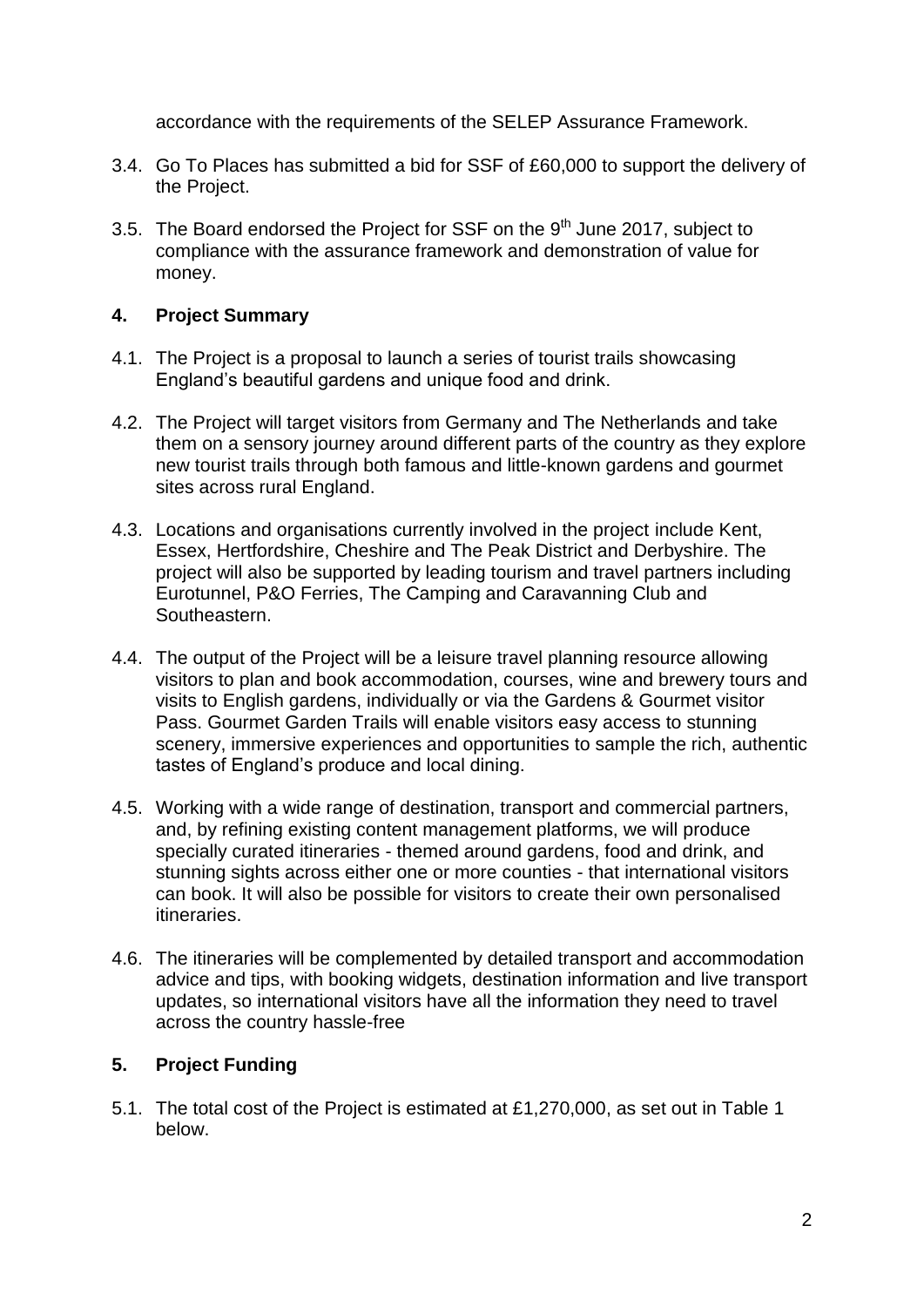# **Table 1: Project Funding breakdown (£s)**

| <b>Source</b>             | 2017/18 | 2018/19 | <b>Total</b> |
|---------------------------|---------|---------|--------------|
| <b>Sector Support</b>     |         | 60,000  | 60,000       |
| Fund                      |         |         |              |
| Visit England             | 237,000 | 763,000 | 1,000,000    |
| (DEF)                     |         |         |              |
| <b>Herts LEP</b>          |         | 25,000  | 25,000       |
| Go Trade -                | 20,000  | 20,000  | 40,000       |
| Interreg                  |         |         |              |
| <b>Project Partners</b>   | 40,000  | 40,000  | 80,000       |
| <b>Private Investors</b>  | 32,500  | 32,500  | 65,000       |
| <b>Total Project Cost</b> | 329,500 | 940,500 | 1,270,000    |

5.2. A majority of the other funding sources to the Project, as set out in Table 1 above, have been confirmed. Details of the certainty of the funding contributions are set out in Table 2 below.

## **Table 2: Certainty of Match Funding Contributions**

| <b>Source</b>            | Certainty                                                                                                                                                                           |
|--------------------------|-------------------------------------------------------------------------------------------------------------------------------------------------------------------------------------|
| Visit England<br>(DEF)   | Funding is secured through Grant Offer Letter; 2017/18<br>allocation has been received and spent                                                                                    |
| <b>Herts LEP</b>         | Awaiting approval                                                                                                                                                                   |
| Go Trade -<br>Interreg   | Go To Places is a project partner in Go Trade, this funding<br>represents match funding for joint marketing work at the<br>end of 18/19 and will be received when work is complete. |
| <b>Project Partners</b>  | Funding is secured through Letters of Commitment and a<br>Project Partner Agreement. 17/18 allocations have been<br>received and spent. 18/19 funding is being processed            |
| <b>Private Investors</b> | Funding is agreed through letters of commitment; 17/18<br>allocations have been received and have been spent. 18/19<br>allocations are currently being processed.                   |

# **6. Issues for consideration**

## 6.1. **Risks and Dependencies**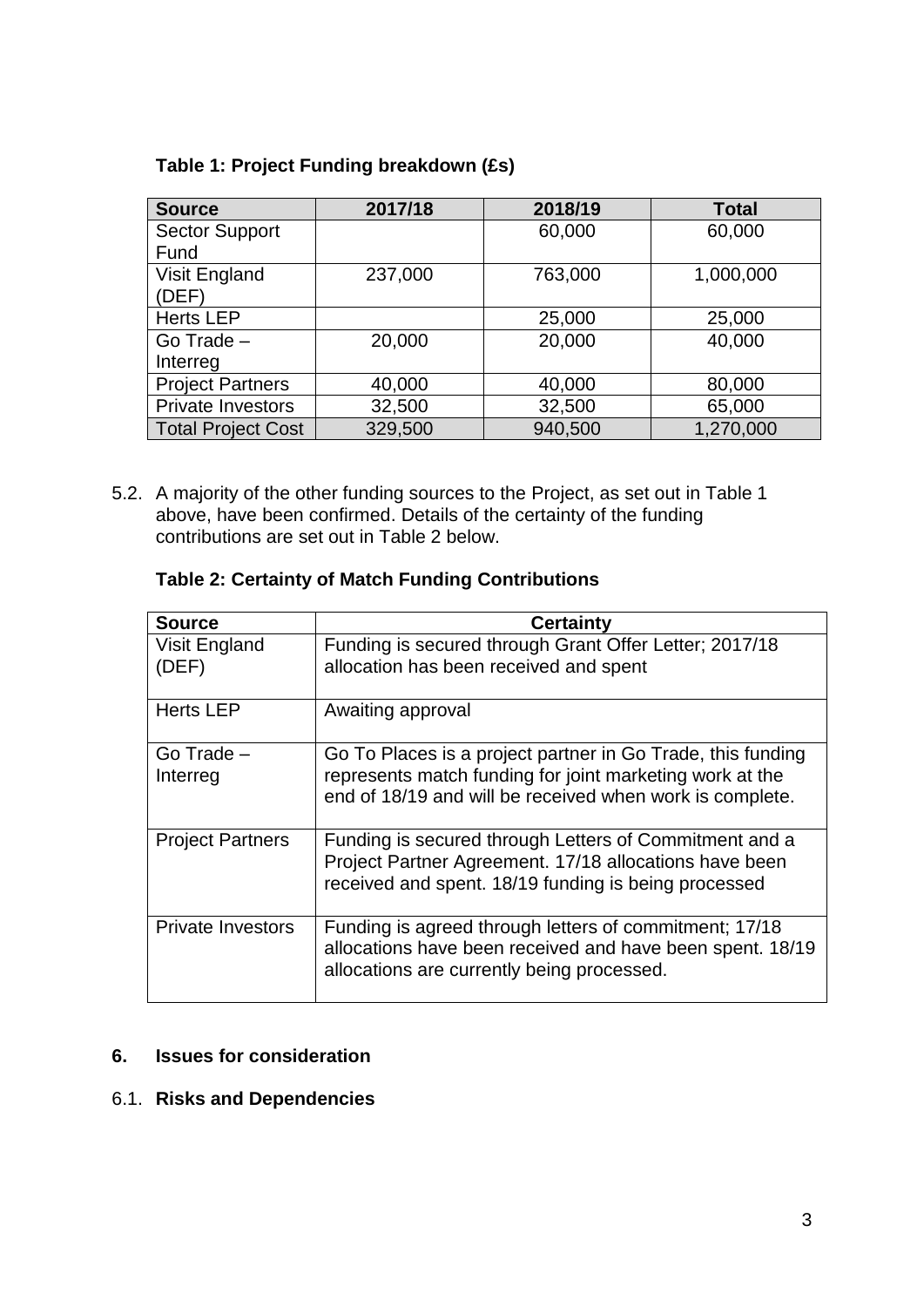- 6.1.1. Project risks have been identified within the application form. A majority of these risks relate to the timing of funding decisions from the various parties involved in the Project.
- 6.1.2. Project monitoring will be put in place to ensure the project achieves the outputs set out within the application and will be reported to the Strategic Board twice a year.

#### 6.2. **Outcome of ITR Process** *(Accountable Body Comments)*

- 6.2.1. The Accountable Body has independently assessed the Project Bid Document and has confirmed that the Project meets the criteria for funding, including the Assurance Framework requirement with regard to the expectation that high value for money will be achieved.
- 6.2.2. The economic appraisal has stated that the expected Project benefits total £3,016,650. This has been calculated based on the number of additional visitors that are expected as a result of the marketing campaign. Relative to the total cost of the project (£1,270,000), the Project is expected to achieve high Value for Money.

#### 6.3. **Financial implications** *(Accountable Body Comments)*

6.3.1. Up to £500,000 of the GPF revenue grant was made available in 2017/18 to support the SSF. Based on the funding applications which have been endorsed by the SELEP Strategic Board to date, there is sufficient funding is available to support the request for this Project, as set out in the following table:

|                                                                                                                                                                                                                                                                                                                                                                                                                                                                           | <b>Strategic</b><br><b>Board</b><br><b>Endorsement</b>                     | 2018/19<br>£                                                |
|---------------------------------------------------------------------------------------------------------------------------------------------------------------------------------------------------------------------------------------------------------------------------------------------------------------------------------------------------------------------------------------------------------------------------------------------------------------------------|----------------------------------------------------------------------------|-------------------------------------------------------------|
| Available Fund Balance                                                                                                                                                                                                                                                                                                                                                                                                                                                    |                                                                            | 839,000                                                     |
| Total seeking approval following board endorsement<br><b>SECEN Cultural Coasting Projects</b><br>Gourmet Garden (Tourism and SECEN Colours and Flavours)<br>Kent Medical Campus Enterprise Zone - Innovation Centre<br>Design Work<br>Good Food Growth Campaign<br>Future Proof: Accelerating Delivery of High Quality<br>Development across the LEP<br>Planning and prioritising future skills, training and business<br>support needs for rural businesses across SELEP | 09-Jun-17<br>09-Jun-17<br>28-Sep-18<br>28-Sep-18<br>28-Sep-18<br>28-Sep-18 | 150,000<br>60,000<br>156,000<br>60,400<br>110,000<br>96,000 |
| Total endorsed                                                                                                                                                                                                                                                                                                                                                                                                                                                            |                                                                            | 632,400                                                     |
| <b>Balance following approval</b>                                                                                                                                                                                                                                                                                                                                                                                                                                         |                                                                            | 206,600                                                     |

Table 3: Sector Support Fund Summary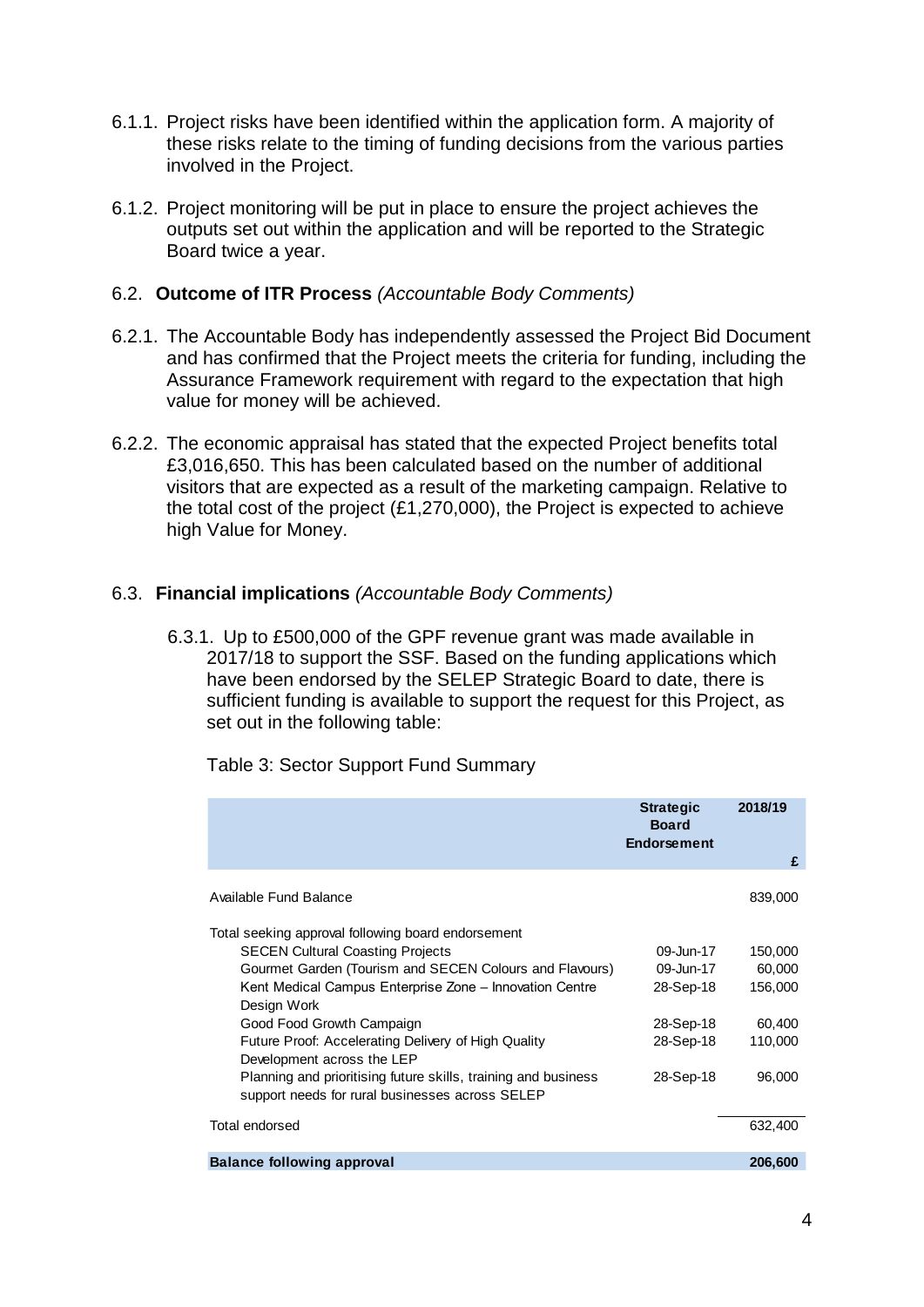- 6.3.2. This grant is a fixed maximum contribution to the Project; any Project overspends incurred will be required to be addressed by the Project delivery partner.
- 6.3.3. It should be noted that not all of the match funding for the Project has been confirmed as agreed by the respective funder which represents a risk to delivery and to the realisation of the potential benefits.

## 6.4. **Legal implications** *(Accountable Body Comments)*

6.4.1. The grant will be transferred to the respective upper tier authority via a grant agreement with the Accountable Body; the grant agreement will include a requirement for claw back of the funding if it is not fully expended or not expended in line with the Project Bid Document.

## **7. Equality and Diversity implications**

- 7.1. Section 149 of the Equality Act 2010 creates the public sector equality duty which requires that when a public sector body makes decisions it must have regard to the need to:
	- a) Eliminate unlawful discrimination, harassment and victimisation and other behaviour prohibited by the Act
	- (b) Advance equality of opportunity between people who share a protected characteristic and those who do not.
	- (c) Foster good relations between people who share a protected characteristic
	- and those who do not including tackling prejudice and promoting understanding.
- 7.2. The protected characteristics are age, disability, gender reassignment, pregnancy and maternity, race, religion or belief, gender and sexual orientation.
- 7.3. In the course of the development of the project business cases, the delivery of the project and the ongoing commitment to equality and diversity, the promoting local authority will ensure that any equality implications are considered as part of their decision making process and were possible identify mitigating factors where an impact against any of the protected characteristics has been identified.

#### **8. List of appendices**

- 8.1. Appendix 1 Project Bid Document
- 8.2. Appendix 2 Independent Technical Review report

#### **9. List of Background papers**

- 9.1. Sector Support Funding Guidance
- 9.2. SELEP Assurance Framework